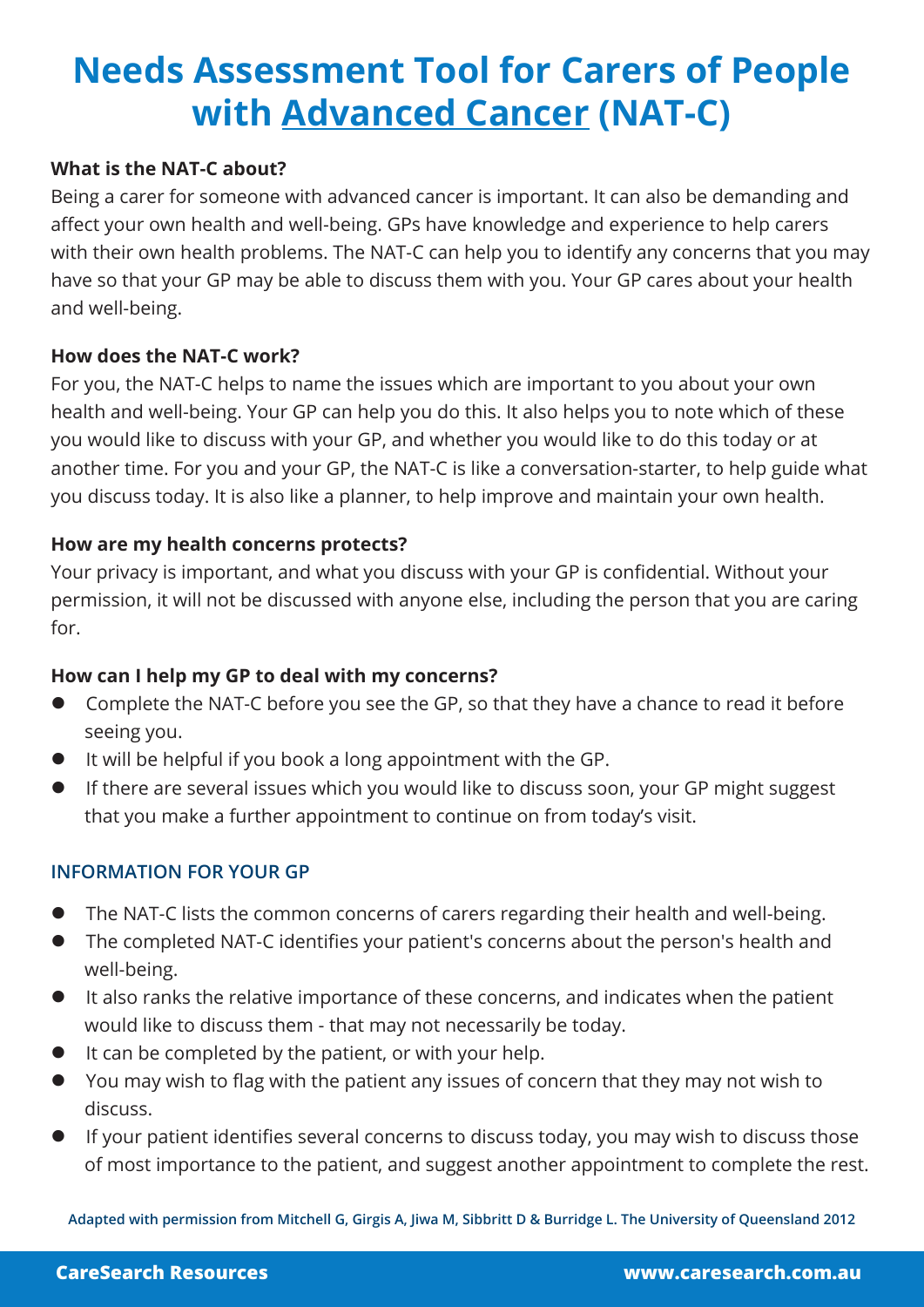# **Needs Assessment Tool for Carers of People with Advanced Cancer (NAT-C) continued...**

The topics below are often a concern for people close to someone with a chronic condition. Please rate how concerned you are NOW about each issue, by selecting your

**level of concern: None Some A lot** 

Then MARK IN THE COLUMNS ON THE RIGHT the topics you want to discuss with the GP, nurse or other health provider - either now or at some stage in the future.

| <b>Date</b> | <b>Name</b> |
|-------------|-------------|
|             |             |

| <b>Information issues</b>                                                               |             | Level of Concern |       |            | <b>Helpful to</b><br>discuss with my<br>GP, nurse or<br>health provider |  |
|-----------------------------------------------------------------------------------------|-------------|------------------|-------|------------|-------------------------------------------------------------------------|--|
|                                                                                         | <b>None</b> | Some             | A lot | <b>Now</b> | Later                                                                   |  |
| 1. Finding general information about cancer                                             |             |                  |       |            |                                                                         |  |
| 2. Finding specific information to give to the ill person                               |             |                  |       |            |                                                                         |  |
| 3. What to expect during the illness                                                    |             |                  |       |            |                                                                         |  |
| 4. How to plan for the unexpected things relating to the illness                        |             |                  |       |            |                                                                         |  |
| 5. How to plan for my future                                                            |             |                  |       |            |                                                                         |  |
| 6. Ways to care for the person at home, e.g. techniques or<br>equipment                 |             |                  |       |            |                                                                         |  |
| 7. Managing financial matters, e.g. getting Centrelink allowances<br>and other benefits |             |                  |       |            |                                                                         |  |
| 8. Legal matters, e.g. preparing or updating a will                                     |             |                  |       |            |                                                                         |  |
| 9. Now knowing who to go to with my questions                                           |             |                  |       |            |                                                                         |  |
| 10. My ability to give information to the ill person                                    |             |                  |       |            |                                                                         |  |
| <b>Practical Issues</b>                                                                 |             |                  |       |            |                                                                         |  |
| 11. My ability to look after myself                                                     |             |                  |       |            |                                                                         |  |
| 12. My ability to look after the ill person                                             |             |                  |       |            |                                                                         |  |
| 13. My medical conditions limit my ability to do things I have to<br>do                 |             |                  |       |            |                                                                         |  |
| 14. The ill person's symptoms limit their ability to function                           |             |                  |       |            |                                                                         |  |
| 15. The ill person is having difficulty looking after themself                          |             |                  |       |            |                                                                         |  |
| 16. My skills limit what I want to do for the ill person                                |             |                  |       |            |                                                                         |  |
| 17. Other issues limit my ability to do what I want to do                               |             |                  |       |            |                                                                         |  |

**Adapted with permission from Mitchell G, Girgis A, Jiwa M, Sibbritt D & Burridge L. The University of Queensland 2012**